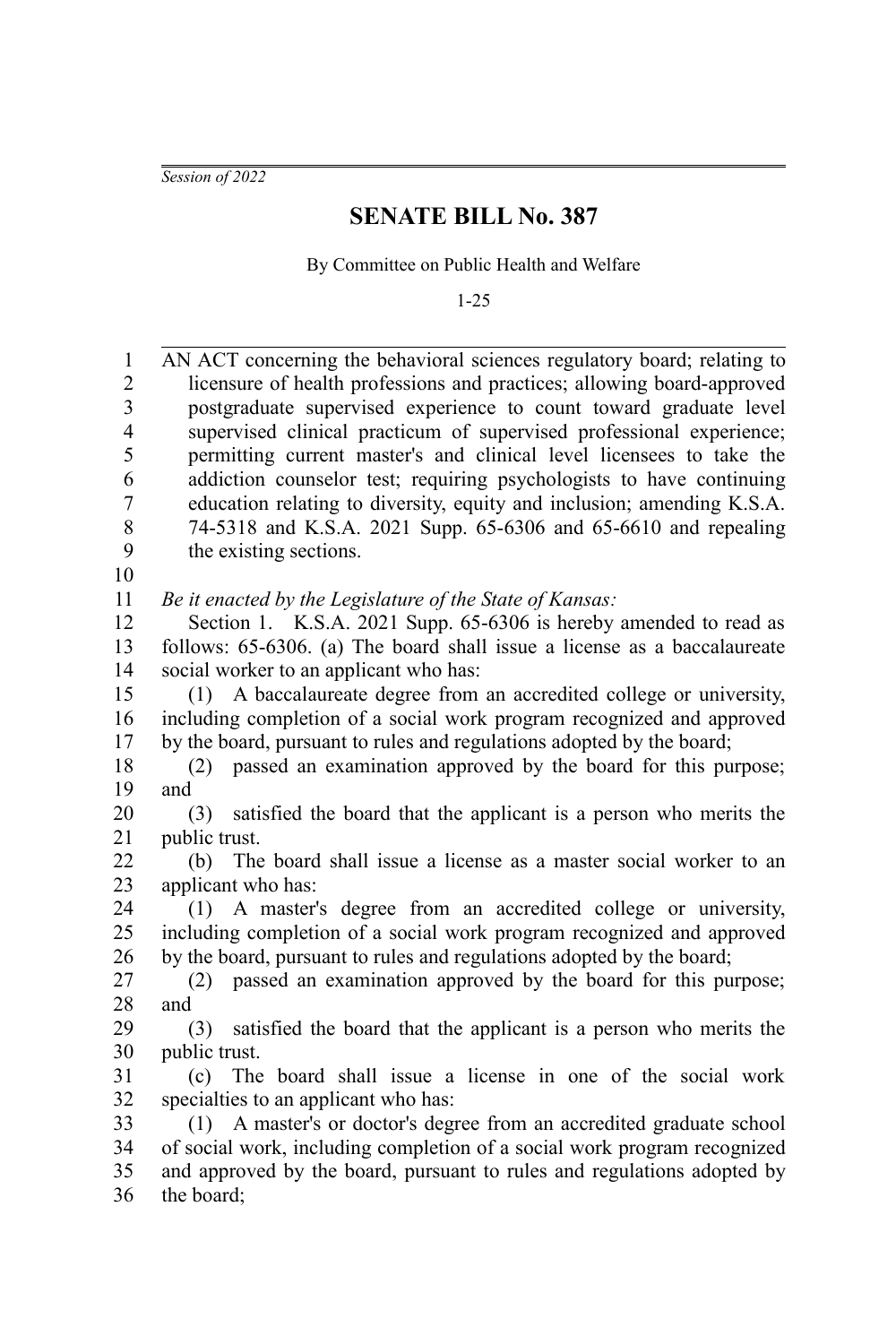(2) had two years of full-time post-master's or post-doctor's degree experience under the supervision of a licensed social worker in the area of the specialty in which such applicant seeks to be licensed; 1 2 3

(3) passed an examination approved by the board for this purpose; and 4 5

(4) satisfied the board that the applicant is a person who merits the public trust. 6 7

(d) (1) The board shall issue a license as a specialist clinical social worker to an applicant who: 8 9

10

(A) Has met the requirements of subsection (c);

(B) has completed 15 credit hours as part of or in addition to the requirements under subsection (c) supporting diagnosis or treatment of mental disorders with use of the American psychiatric association's diagnostic and statistical manual, through identifiable study of the following content areas: Psychopathology, diagnostic assessment, interdisciplinary referral and collaboration, treatment approaches and professional ethics; 11 12 13 14 15 16 17

(C) has completed a graduate level supervised clinical practicum of supervised professional experience*,* including psychotherapy and assessment, integrating diagnosis and treatment of mental disorders with use of the American psychiatric association's diagnostic and statistical manual *or additional postgraduate supervised experience as determined by the board*; 18 19 20 21 22 23

(D) has completed as part of or in addition to the requirements of subsection (c) not less than two years of postgraduate supervised professional experience*,* in accordance with a clinical supervision plan approved by the board of not less than 3,000 hours of supervised professional experience including at least 1,500 hours of direct client contact conducting psychotherapy and assessments with individuals, couples, families or groups and not less than 100 hours of face-to-face clinical supervision, as defined by the board in rules and regulations, including not less than 50 hours of individual supervision, except that the board may waive the requirement that such supervision be face-to-face upon a finding of extenuating circumstances, integrating diagnosis and treatment of mental disorders with use of the American psychiatric association's diagnostic and statistical manual; 24 25 26 27 28 29 30 31 32 33 34 35 36

(E) for persons earning a degree under subsection (c) prior to July 1, 2003, in lieu of the education and training requirements under subparagraphs (B) and (C), has completed the education requirements for licensure as a specialist clinical social worker in effect on the day immediately preceding the effective date of this act; 37 38 39 40 41

(F) for persons who apply for and are eligible for a temporary license to practice as a specialist clinical social worker on the day immediately 42 43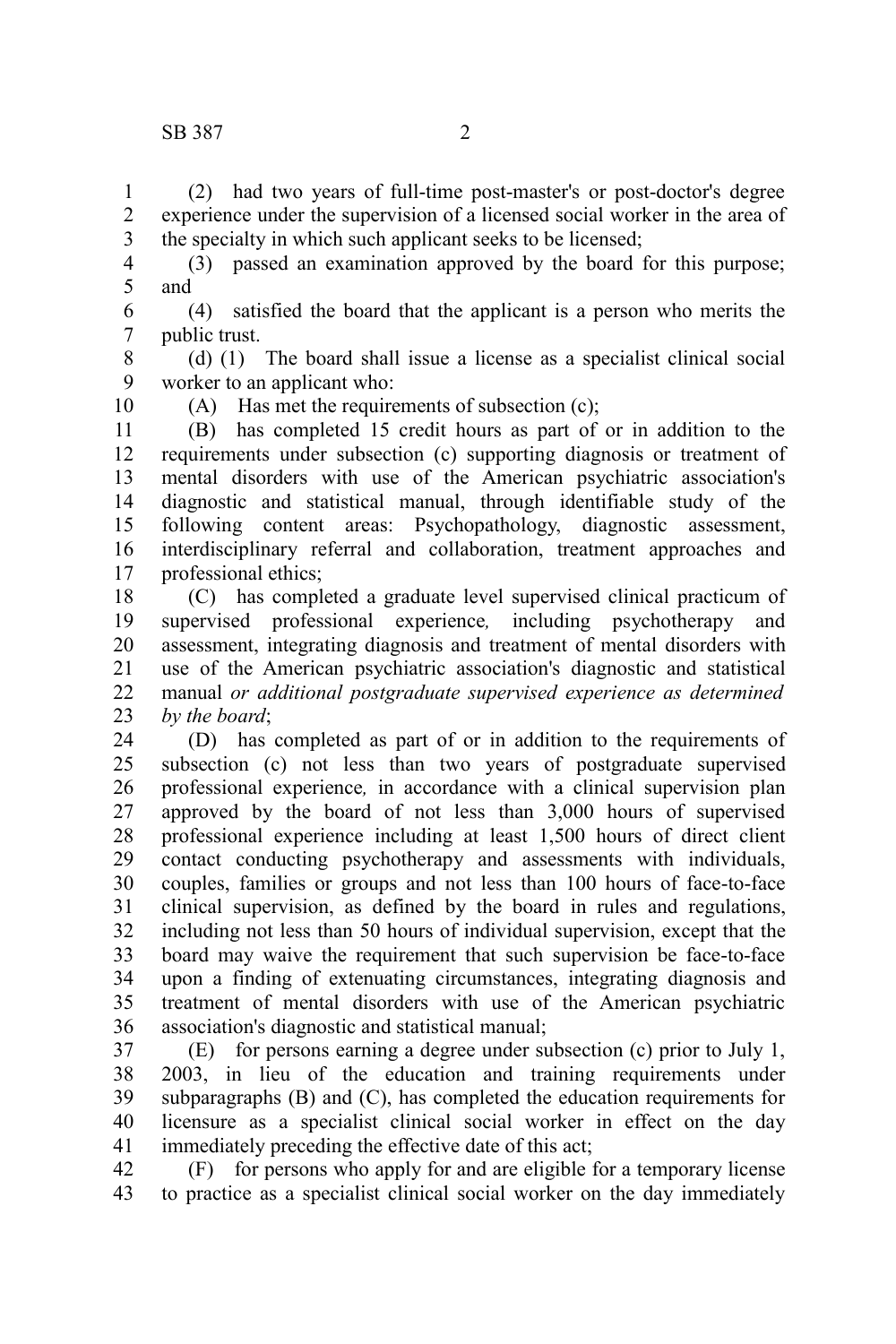preceding the effective date of this act, in lieu of the education and training requirements under subparagraphs (B), (C) and (D), has completed the education and training requirements for licensure as a specialist clinical social worker in effect on the day immediately preceding the effective date of this act; 1 2 3 4 5

6 7 (G) has passed an examination approved by the board; and (H) has paid the application fee.

(2) A licensed specialist clinical social worker may engage in the social work practice and is authorized to diagnose and treat mental disorders specified in the edition of the diagnostic and statistical manual of mental disorders of the American psychiatric association designated by the board by rules and regulations. When a client has symptoms of a mental disorder, a licensed specialist clinical social worker shall consult with the client's primary care physician or psychiatrist to determine if there may be a medical condition or medication that may be causing or contributing to the client's symptoms of a mental disorder. A client may request in writing that such consultation be waived and such request shall be made a part of the client's record. A licensed specialist clinical social worker may continue to evaluate and treat the client until such time that the medical consultation is obtained or waived. 8 9 10 11 12 13 14 15 16 17 18 19 20

(3) Notwithstanding any other provision of this subsection, a licensed master social worker who has provided to the board an acceptable clinical supervision plan for licensure as a specialist clinical social worker prior to the effective date of this act shall be licensed as a specialist clinical social worker under this act upon completion of the requirements in effect for licensure as a specialist clinical social worker at the time the acceptable training plan is submitted to the board. 21 22 23 24 25 26 27

(4) A person licensed as a specialist clinical social worker on the day immediately preceding the effective date of this act shall be deemed to be a licensed specialist clinical social worker under this act. Such person shall not be required to file an original application for licensure as a specialist clinical social worker under this act. 28 29 30 31 32

(e) The board shall adopt rules and regulations establishing the criteria which *that* a social work program of a college or university shall satisfy to be recognized and approved by the board under this section. The board may send a questionnaire developed by the board to any college or university conducting a social work program for which the board does not have sufficient information to determine whether the program should be recognized and approved by the board and whether the program meets the rules and regulations adopted under this section. The questionnaire providing the necessary information shall be completed and returned to the board in order for the program to be considered for recognition and approval. The board may contract with investigative agencies, 33 34 35 36 37 38 39 40 41 42 43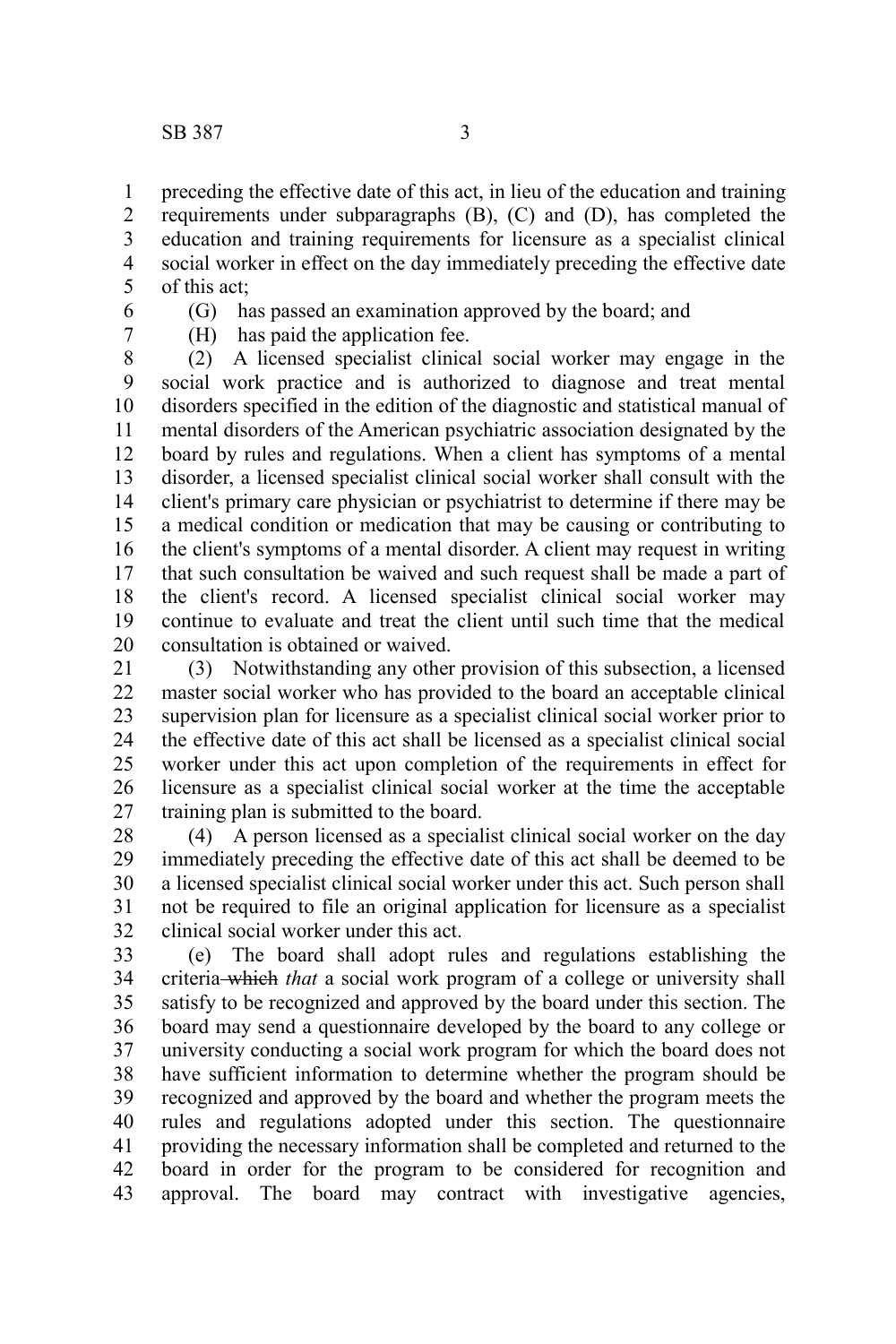commissions or consultants to assist the board in obtaining information about a social work program of a college or university. In entering such contracts the authority to recognize and approve a social work program of a college or university shall remain solely with the board. 1 2 3 4

Sec. 2. K.S.A. 2021 Supp. 65-6610 is hereby amended to read as follows: 65-6610. (a) An applicant for licensure as an addiction counselor shall furnish evidence that the applicant: 5 6 7

8

(1) Has attained 21 years of age;

(2) (A) has completed at least a baccalaureate degree from an addiction counseling program that is part of a college or university approved by the board; 9 10 11

(B) has completed at least a baccalaureate degree from a college or university approved by the board. As part of, or in addition to, the baccalaureate degree coursework, such applicant shall also complete a minimum number of semester hours of coursework on substance use disorders as approved by the board; or 12 13 14 15 16

(C) is currently licensed in Kansas as a licensed baccalaureate social worker and has completed a minimum number of semester hours of coursework on substance use disorders as approved by the board*; or*  17 18 19

*(D) is currently licensed in Kansas by the board as a master social worker, specialist clinical social worker, professional counselor, clinical professional counselor, marriage and family therapist, clinical marriage and family therapist, master's level psychologist, clinical psychotherapist or psychologist. Such licensees shall be eligible to take the examination as required by paragraph (3)*; 20 21 22 23 24 25

26

(3) has passed an examination approved by the board;

(4) has satisfied the board that the applicant is a person who merits the public trust; and 27 28

(5) has paid the application fee established by the board under K.S.A. 65-6618, and amendments thereto. 29 30

(b) Applications for licensure as a master's addiction counselor shall be made to the board on a form and in the manner prescribed by the board. Each applicant shall furnish evidence satisfactory to the board that the applicant: 31 32 33 34

35

(1) (A) Has attained 21 years of age;

(B) (i) has completed at least a master's degree from an addiction counseling program that is part of a college or university approved by the board; 36 37 38

(ii) has completed at least a master's degree from a college or university approved by the board. As part of or in addition to the master's degree coursework, such applicant shall also complete a minimum number of semester hours of coursework supporting the diagnosis and treatment of substance use disorders as approved by the board; or 39 40 41 42 43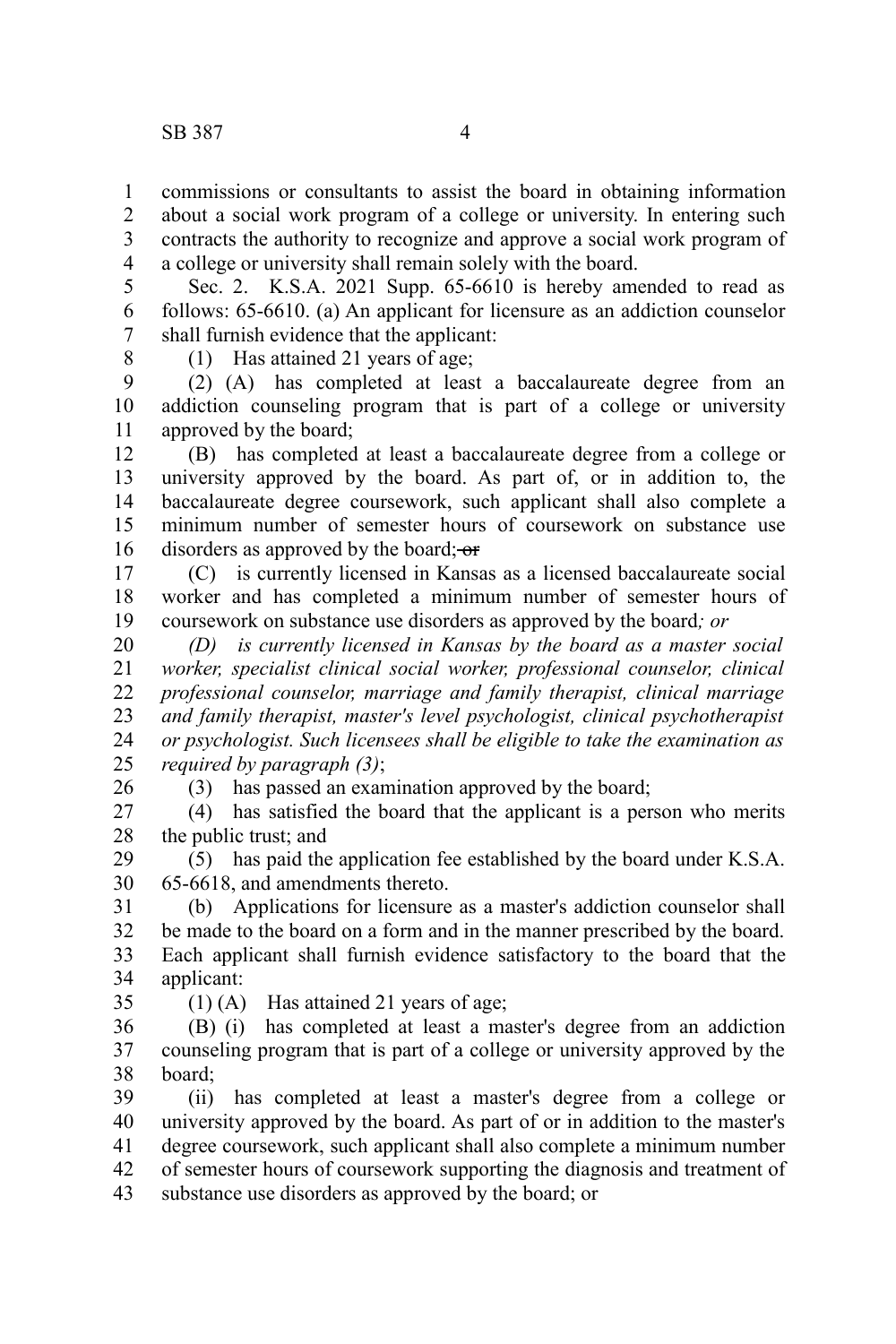(iii) is currently licensed in Kansas as a licensed master social worker, licensed professional counselor, licensed marriage and family therapist or licensed master's level psychologist; 1 2 3

(C) has passed an examination approved by the board;

(D) has satisfied the board that the applicant is a person who merits the public trust; and 5 6

(E) has paid the application fee fixed under K.S.A. 65-6618, and amendments thereto; or 7 8

9 10

4

(2) (A) has met the following requirements on or before July 1, 2016: (i) Holds an active license by the board as an addiction counselor; and

(ii) has completed at least a master's degree in a related field from a college or university approved by the board; and 11 12

(B) has completed six hours of continuing education in the diagnosis and treatment of substance use disorders during the three years immediately preceding the application date. 13 14 15

(c) Applications for licensure as a clinical addiction counselor shall be made to the board on a form and in the manner prescribed by the board. Each applicant shall furnish evidence satisfactory to the board that the applicant: 16 17 18 19

20

(1) Has attained 21 years of age;

(2) (A) (i) has completed at least a master's degree from an addiction counseling program that is part of a college or university approved by the board; and 21 22 23

(ii) has completed not less than two years of postgraduate supervised professional experience in accordance with a clinical supervision plan approved by the board of not less than 3,000 hours of supervised professional experience*,* including at least 1,500 hours of direct client contact conducting substance abuse assessments and treatment with individuals, couples, families or groups and not less than 100 hours of face-to-face clinical supervision, as defined by the board in rules and regulations, including not less than 50 hours of individual supervision, except that the board may waive the requirement that such supervision be face-to-face upon a finding of extenuating circumstances, integrating diagnosis and treatment of substance use disorders with use of the diagnostic and statistical manual of mental disorders of the American psychiatric association, except that the board may waive  $\frac{1}{2}$  of the hours required by this clause for an individual who has a doctoral degree in addiction counseling or a related field approved by the board and who completes the required  $\frac{1}{2}$  of the hours in not less than one year of supervised professional experience; or 24 25 26 27 28 29 30 31 32 33 34 35 36 37 38 39 40

(B) (i) has completed at least a master's degree from a college or university approved by the board. As part of or in addition to the master's degree coursework, such applicant shall also complete a minimum number 41 42 43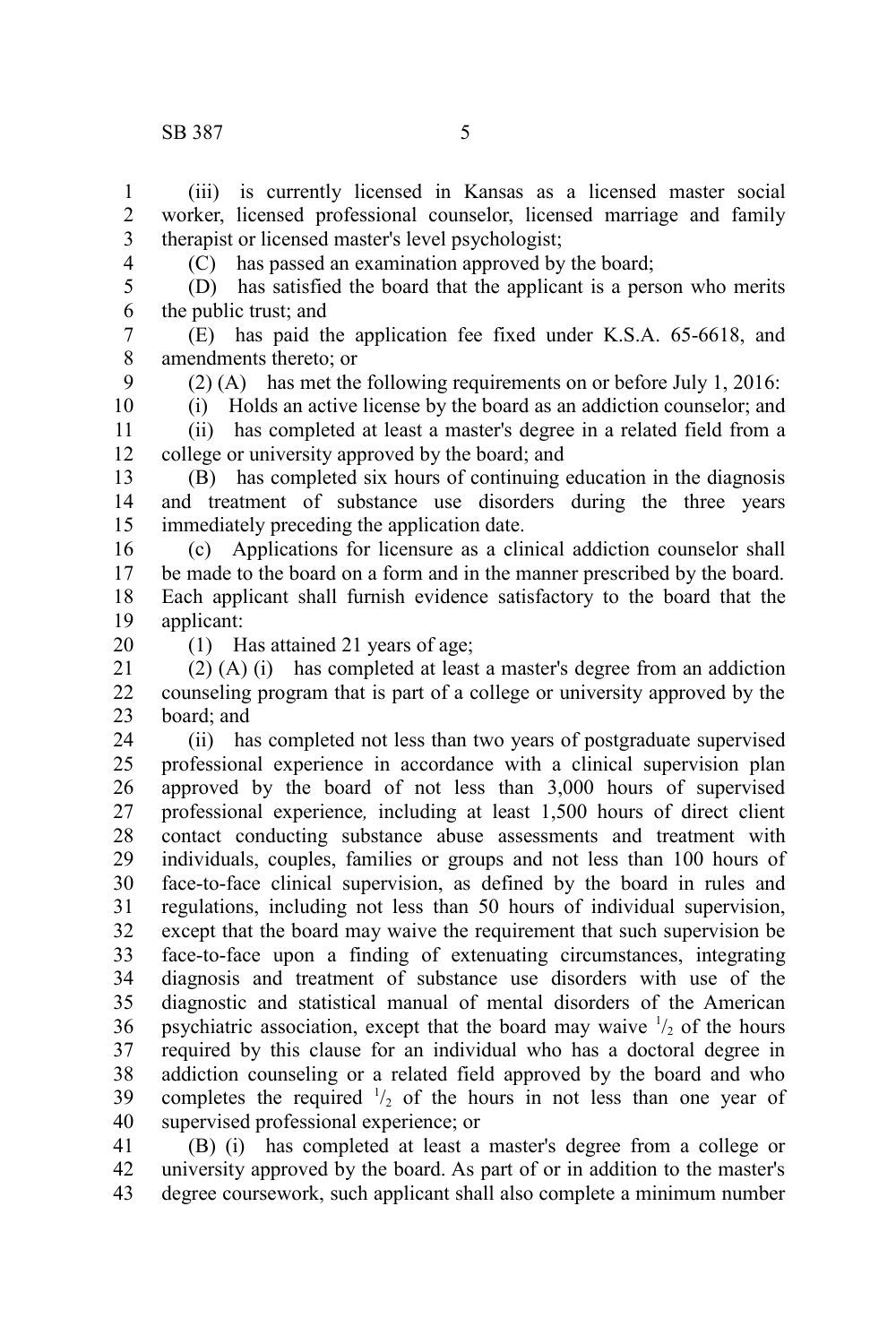of semester hours of coursework supporting the diagnosis and treatment of substance use disorders as approved by the board; and 1 2

(ii) has completed not less than two years of postgraduate supervised professional experience in accordance with a clinical supervision plan approved by the board of not less than 3,000 hours of supervised professional experience*,* including at least 1,500 hours of direct client contact conducting substance abuse assessments and treatment with individuals, couples, families or groups and not less than 100 hours of face-to-face clinical supervision, as defined by the board in rules and regulations, including not less than 50 hours of individual supervision, except that the board may waive the requirement that such supervision be face-to-face upon a finding of extenuating circumstances, integrating diagnosis and treatment of substance use disorders with use of the diagnostic and statistical manual of mental disorders of the American psychiatric association, except that the board may waive  $\frac{1}{2}$  of the hours required by this clause for an individual who has a doctoral degree in addiction counseling or a related field approved by the board and who completes the required  $\frac{1}{2}$  of the hours in not less than one year of supervised professional experience; or 3 4 5 6 7 8 9 10 11 12 13 14 15 16 17 18 19

(C) (i) has completed a master's degree from a college or university approved by the board and is licensed by the board as a licensed master's addiction counselor; and 20 21 22

(ii) has completed not less than two years of postgraduate supervised professional experience in accordance with a clinical supervision plan approved by the board of not less than 3,000 hours of supervised professional experience*,* including at least 1,500 hours of direct client contact conducting substance abuse assessments and treatment with individuals, couples, families or groups and not less than 100 hours of face-to-face clinical supervision, as defined by the board in rules and regulations, including not less than 50 hours of individual supervision, except that the board may waive the requirement that such supervision be face-to-face upon a finding of extenuating circumstances, integrating diagnosis and treatment of substance use disorders with use of the diagnostic and statistical manual of mental disorders of the American psychiatric association, except that the board may waive  $\frac{1}{2}$  of the hours required by this clause for an individual who has a doctoral degree in addiction counseling or a related field approved by the board and who completes the required  $\frac{1}{2}$  of the hours in not less than one year of supervised professional experience; or 23 24 25 26 27 28 29 30 31 32 33 34 35 36 37 38 39

(D) is currently licensed in Kansas as a licensed psychologist, licensed specialist clinical social worker, licensed clinical professional counselor, licensed clinical psychotherapist or licensed clinical marriage and family therapist and provides to the board an attestation from a 40 41 42 43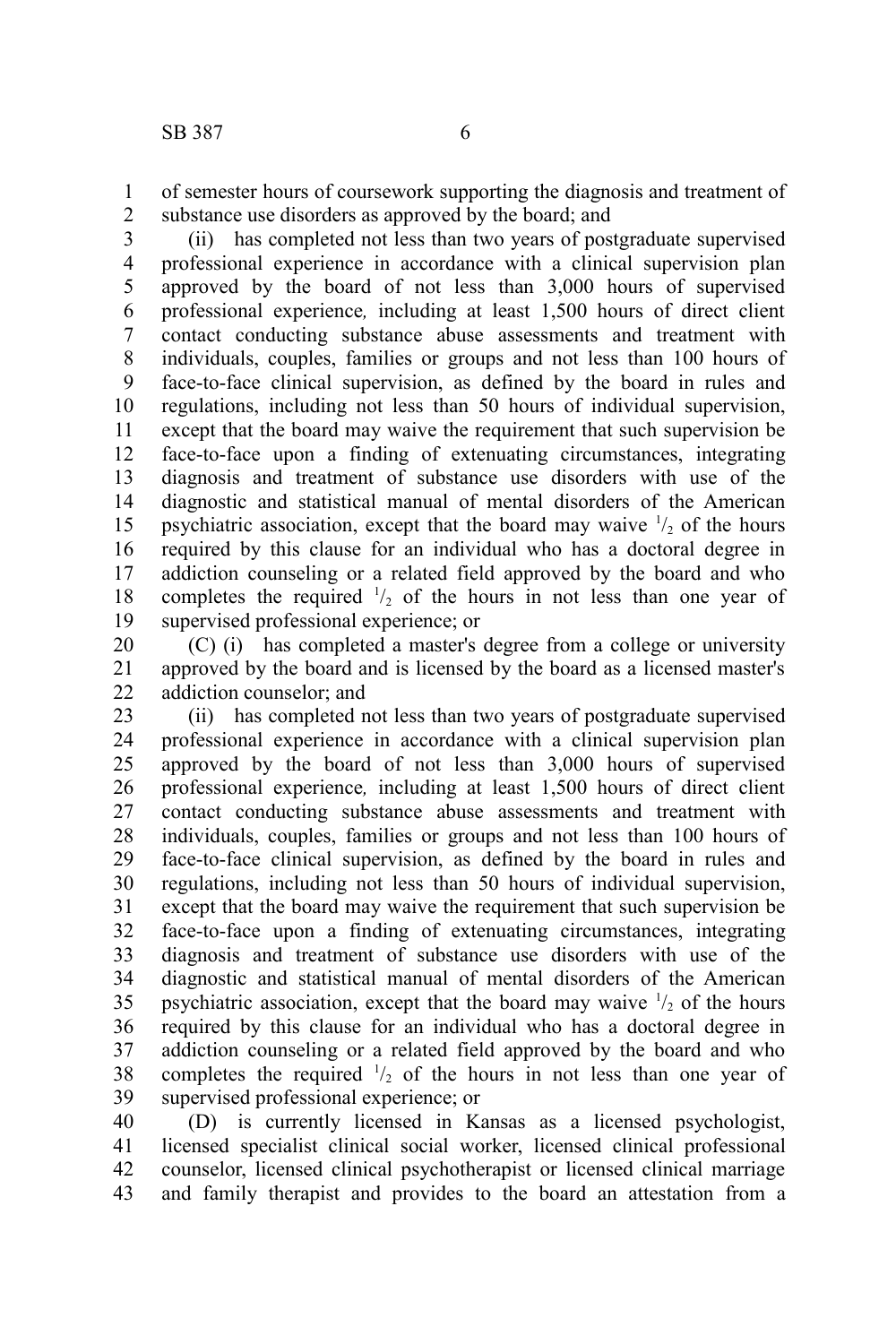professional licensed to diagnose and treat mental disorders, or substance use disorders, or both, in independent practice or licensed to practice medicine and surgery stating that the applicant is competent to diagnose and treat substance use disorders; 1 2 3 4

5

(3) has passed an examination approved by the board;

(4) has satisfied the board that the applicant is a person who merits the public trust; and 6 7

(5) has paid the application fee fixed under K.S.A. 65-6618, and amendments thereto. 8 9

Sec. 3. K.S.A. 74-5318 is hereby amended to read as follows: 74- 5318. (a) *(1)* An application for renewal shall be accompanied by evidence satisfactory to the board that the applicant has completed, during the previous 24 months, the continuing education required by rules and regulations of the board. As part of such continuing education, a licensed psychologist shall complete not less than*:* 10 11 12 13 14 15

*(A)* Six continuing education hours relating to diagnosis and treatment of mental disorders and not less than*;* 16 17

18

*(B)* three continuing education hours of professional ethics*; and*

*(C) three continuing education hours relating to diversity, equity and inclusion*. 19 20

*(2) If a continuing education hour fulfilling the requirements of subparagraph (A) or (B) also relates to diversity, equity and inclusion, then such continuing education may also be counted toward fulfilling the continuing education requirements of subparagraph (C).* 21 22 23 24

(b) A licensee shall submit the application to the board with a renewal fee fixed by rules and regulations of the board not to exceed \$200. Upon receipt of such application and fee, the board shall issue a renewal license for the period commencing on the date on which *when* the license is issued and expiring on June 30 of the next even-numbered year. Initial licenses shall be for the current biennium of registration. 25 26 27 28 29 30

(c) Applications for renewal of a license shall be made biennially on or before July 1 and, if not so made, an additional fee equal to the renewal fee shall be added to the regular renewal fee. 31 32 33

(d) Any psychologist who has failed to renew a license and continues to represent oneself as a psychologist after July 1 shall be in violation of the licensure of psychologists act of the state of Kansas. The board may suspend or revoke such psychologist's license under the provisions of K.S.A. 74-5324, and amendments thereto. 34 35 36 37 38

(e) Within 30 days after any change of permanent address, a licensee shall notify the board of such change. 39 40

Sec. 4. K.S.A. 74-5318 and K.S.A. 2021 Supp. 65-6306 and 65-6610 are hereby repealed. 41 42

Sec. 5. This act shall take effect and be in force from and after its 43